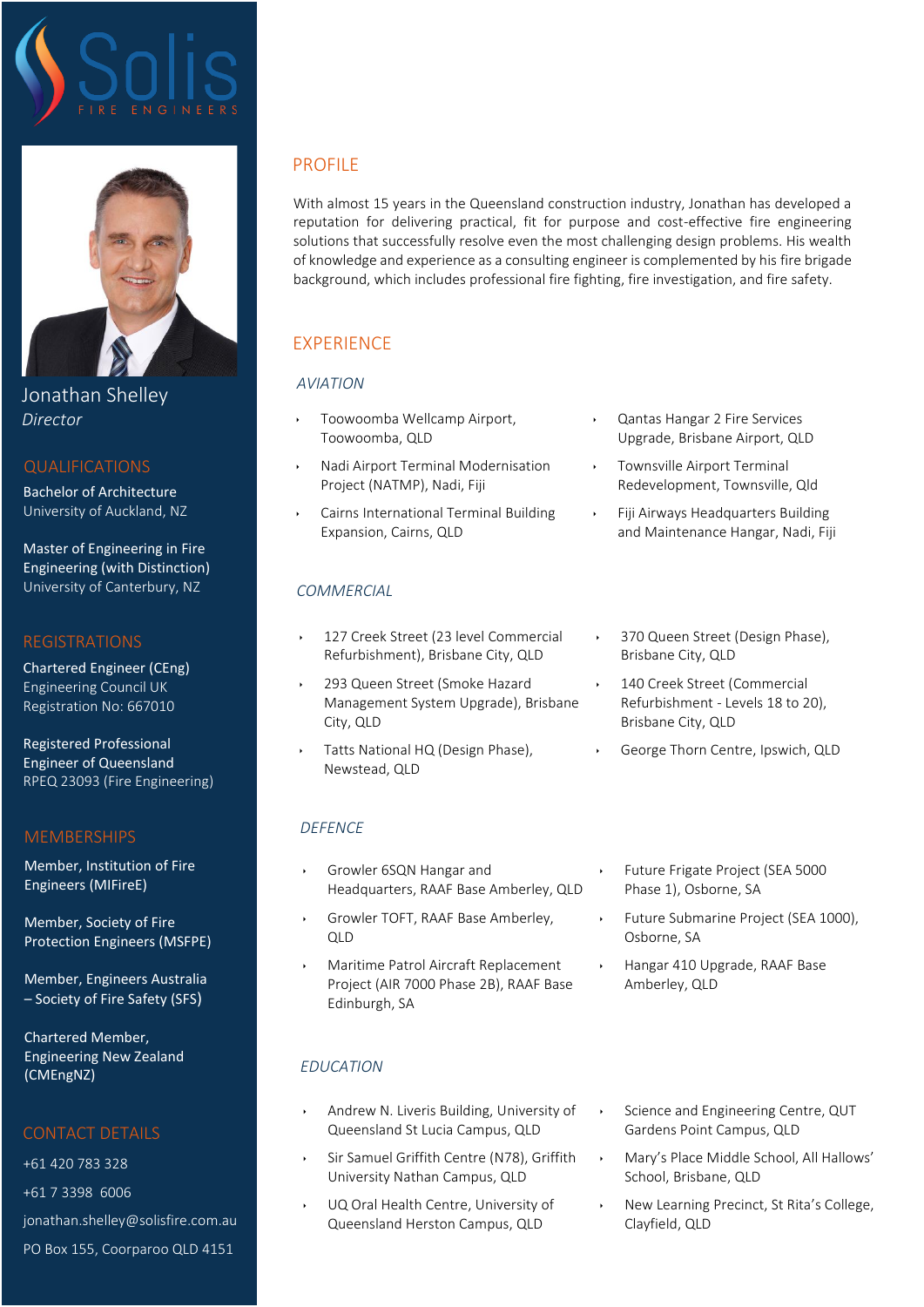## EXPERIENCE (CONT'D)

#### *HEALTHCARE*

- Gold Coast University Hospital, Southport, QLD
- The Wesley Hospital Medical Imaging, Auchenflower, QLD
- Mater Pimlico Redevelopment Stage 1, Townsville, QLD

### *HOSPITALITY*

- The Fantuazzo Howard Smith Wharves,  $\rightarrow$ Brisbane City, QLD
- Hayman Island Resort Refurbishment, Hayman Island, QLD
- Ibis Styles Brisbane, Brisbane City, QLD

#### *INDUSTRIAL*

- Australia Post Distribution Centre, Redbank Motorway Estate, QLD
- Sigma Pharmaceutical Distribution Centre, Berrinba, QLD
- Oji Fibre Solutions, Yatala Industrial Estate, QLD

#### *PUBLIC*

- Brisbane Supreme and District Courts, Brisbane City, QLD
- North Lakes Library and Youth Centre, North Lakes, QLD
- National Sea Simulator, Australian Institute of Marine Science, Townsville, QLD

#### *RESIDENTIAL*

- Lume Apartments, Kangaroo Point, QLD
- Registration No: 667010 Registered Professional Iconic Kirra Apartments, Coolangatta, QLD
- The Melbourne Residences, South Brisbane, QLD
- Sunshine Coast University Hospital, Birtinya, QLD
- RiverCity Private Hospital, Auchenflower, QLD
- St Stephen's Hospital, Hervey Bay, QLD
	- Quest Apartments Springfield, Springfield, QLD
- Spicers Balfour Hotel, New Farm, QLD
	- Quest Toowoomba, Toowoomba, QLD
- Hilton Foods Australia Qld Meat Processing and Distribution Facility, Heathwood Industrial Estate, QLD
- Oztrail Warehouse, Trade Coast Central, QLD
- Jeld-Wen Factory, Staplyton, QLD
- BCC South Regional Business Centre, Yeerongpilly, QLD
- Toowoomba City Library, Toowoomba, QLD
- Chermside Library and North Regional Business Centre, Chermside, QLD
- The Domain, Kangaroo Point, QLD
- Austin Apartments, South Brisbane, QLD
- Valencia Residences, Kangaroo Point, QLD